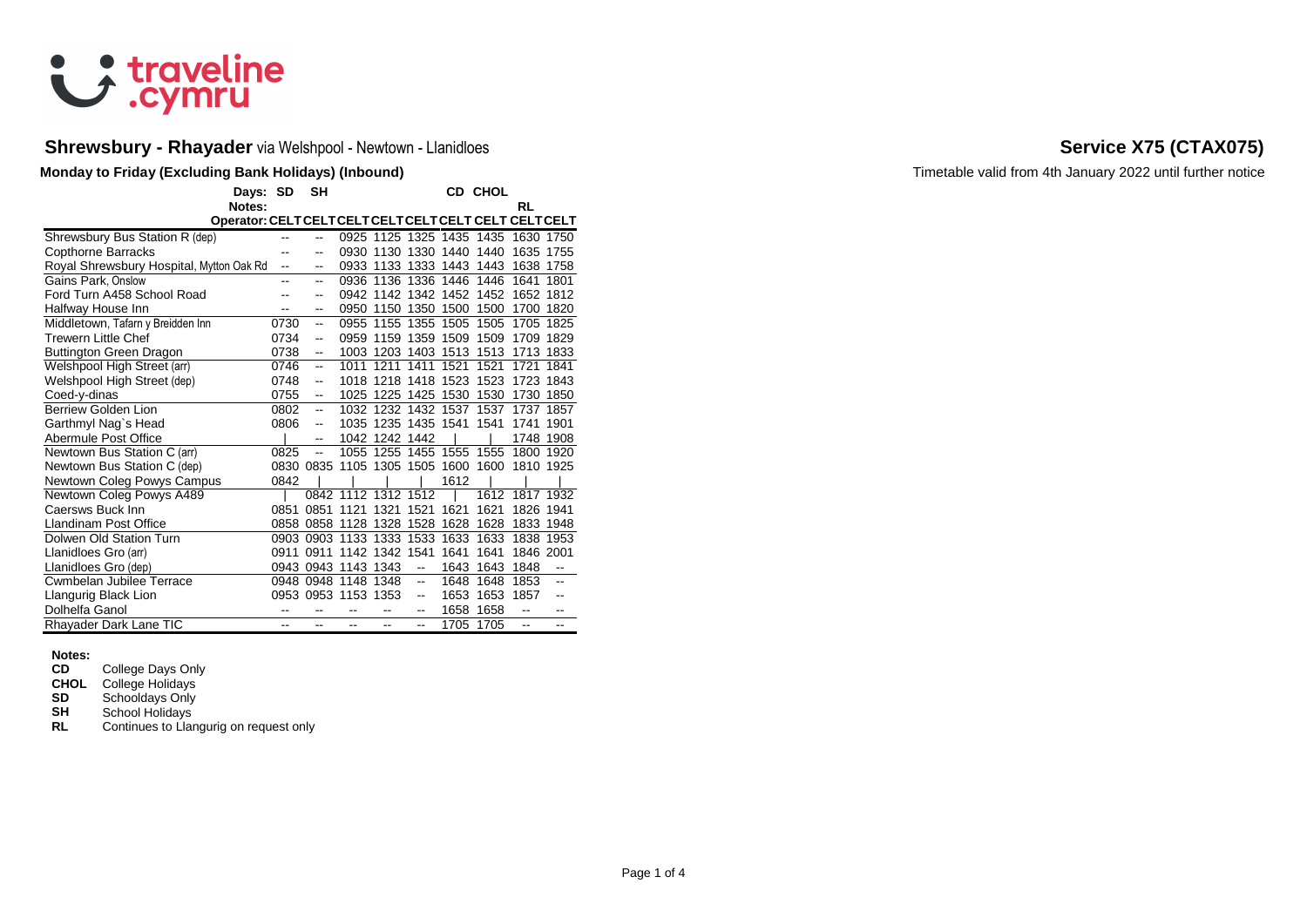# & traveline

# **Rhayader - Shrewsbury** via Llanidloes - Newtown - Welshpool **Service X75 (CTAX075)**

### **Monday to Friday (Excluding Bank Holidays) (Outbound) Timetable valid from 4th January 2022 until further notice**

|                                                    | Days:                    |           | CD CHOL                                 |                               |                | SD                       | <b>SH</b> |      | CD CHOL                       |                |
|----------------------------------------------------|--------------------------|-----------|-----------------------------------------|-------------------------------|----------------|--------------------------|-----------|------|-------------------------------|----------------|
|                                                    | Notes: FS                |           |                                         |                               |                |                          |           |      |                               |                |
|                                                    |                          |           |                                         |                               |                |                          |           |      |                               |                |
| Rhayader Dark Lane TIC                             | $\overline{\phantom{a}}$ |           | 0745 0745                               | --                            |                |                          |           |      | --                            | 1705           |
| Dolhelfa Ganol                                     | --                       |           | 0752 0752                               | --                            |                |                          |           |      | --                            | 1712           |
| Llangurig Black Lion                               | --                       | 0759      | 0759 1007 1207 1407 1407                |                               |                |                          |           | --   | --                            | 1719           |
| <b>Cwmbelan Jubilee Terrace</b>                    | --                       | 0804      | 0804                                    |                               | 1012 1212 1412 |                          | 1412      |      | --                            |                |
| Llanidloes Gro (arr)                               | --                       | 0809      | 0809                                    |                               |                | 1017 1217 1417 1417      |           |      |                               | 1727           |
| Llanidloes Gro (dep)                               | 0630                     | 0811      | 0811                                    |                               |                | 1020 1220 1420 1420 1545 |           |      | 1545                          | 1728           |
| Dolwen Old Station Turn                            | 0637                     | 0818      | 0818                                    | 1028                          |                | 1228 1428 1428           |           | 1553 | 1553                          | 1735           |
| Llandinam Lion Hotel                               |                          | 0642 0823 | 0823                                    |                               |                | 1033 1233 1433 1433 1558 |           |      | 1558                          | 1740           |
| Caersws, Buck Inn                                  |                          | 0649 0830 | 0830                                    |                               |                | 1040 1240 1440 1440 1605 |           |      | 1605                          | 1747           |
| Newtown Coleg Powys Campus                         |                          | 0839      |                                         |                               |                |                          |           | 1615 |                               |                |
| Newtown Coleg Powys A489                           | 0657                     |           | 0839                                    | 1049 1249 1449 1449           |                |                          |           |      | 1615                          | 1755           |
| Newtown Bus Station A (arr)                        | 0702                     | 0850      | 0850                                    |                               |                | 1055 1255 1455 1455      |           | 1623 | 1623                          | 1800           |
| Newtown Bus Station A (dep)                        | 0705                     | 0905      | 0905 1105 1305 1500 1500 1625           |                               |                |                          |           |      | 1625                          | $\overline{a}$ |
| Abermule Post Office                               |                          | 0715 0918 | 0918 1118 1318 1511                     |                               |                |                          | 1511      |      |                               |                |
| Garthmyl Nag`s Head                                | 0722                     | 0925      | 0925                                    |                               |                | 1125 1325 1518 1518 1640 |           |      | 1640                          |                |
| <b>Berriew Lion</b>                                | 0725                     | 0928      | 0928 1128 1328 1521 1521                |                               |                |                          |           | 1643 | 1643                          | --             |
| Coed-y-dinas                                       |                          | 0732 0935 | 0935 1135 1335 1528 1528                |                               |                |                          |           | 1650 | 1650                          |                |
| Welshpool High Street (arr)                        |                          | 0739 0942 | 0942 1142 1342 1535 1535 1657           |                               |                |                          |           |      | 1657                          | --             |
| Welshpool High Street (dep)                        |                          |           | 0742 0945 0945 1145 1345 1535 1535 1700 |                               |                |                          |           |      | 1700                          | --             |
| Welshpool High School                              |                          |           |                                         |                               |                | 1540                     |           |      |                               |                |
| Buttington Green Dragon                            | 0748                     | 0951      | 0951                                    | 1151                          | 1351           |                          | 1546 1546 | 1706 | 1706                          |                |
| <b>Trewern Little Chef</b>                         | 0752                     | 0955      | 0955                                    | 1155                          | 1355           | 1550                     | 1550      | 1710 | 1710                          | --             |
| Middletown, Tafarn y Breidden Inn                  |                          | 0756 0959 | 0959 1159 1359 1554 1554 1714           |                               |                |                          |           |      | 1714                          | --             |
| Halfway House Inn                                  | 0801                     | 1004      |                                         | 1004 1204 1404 1559 1559 1719 |                |                          |           |      | 1719                          | --             |
| Ford Turn A458 School Road                         | 0809                     | 1012      | 1012                                    |                               |                |                          |           |      | 1212 1412 1607 1607 1727 1727 | --             |
| Gains Park, Onslow                                 |                          | 0815 1018 |                                         | 1018 1218 1418                |                |                          |           |      |                               | --             |
| Royal Shrewsbury Hospital, Mytton Oak Rd 0818 1021 |                          |           | 1021                                    | 1221                          | 1421           |                          |           |      |                               | --             |
| <b>Copthorne Barracks</b>                          |                          | 0822 1025 | 1025                                    | 1225                          | 1425           |                          |           |      |                               | --             |
| Shrewsbury Bus Station R                           |                          | 0828 1031 | 1031                                    | 1231 1431 1622 1622 1742 1742 |                |                          |           |      |                               | --             |

# **Notes:**

**CD** College Days Only<br>**CHOL** College Holidays

**CHOL** College Holidays<br> **SD** Schooldays Only

**SD** Schooldays Only<br> **SH** School Holidays

**SH** School Holidays<br> **FS** On Schooldays c

**FS** On Schooldays can leave stops from Ford to Shrewsbury up to 7 minutes later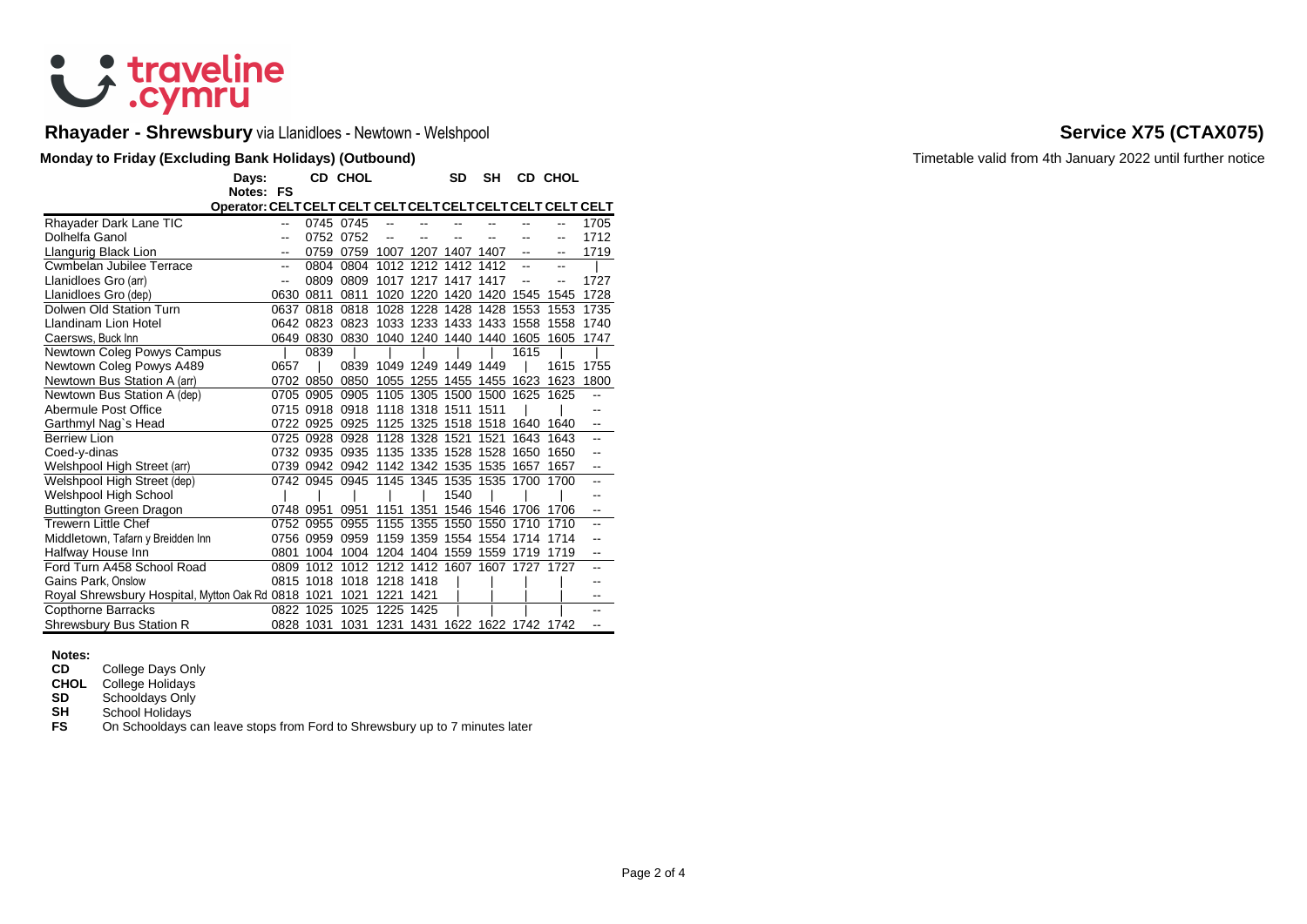

# Shrewsbury - Rhayader via Welshpool - Newtown - Llanidloes **Service X75 (CTAX075) Service X75 (CTAX075)**

|                                          | Notes:                                     |                |                |                     |                          |                                    | RL             |                          |
|------------------------------------------|--------------------------------------------|----------------|----------------|---------------------|--------------------------|------------------------------------|----------------|--------------------------|
|                                          | Operator: CELTCELTCELTCELTCELTCELTCELTCELT |                |                |                     |                          |                                    |                |                          |
| Shrewsbury Bus Station R (dep)           |                                            | $\overline{a}$ |                |                     |                          | 0925 1125 1325 1435 1635 1755      |                |                          |
| Copthorne Barracks                       |                                            | --             |                |                     |                          | 0930 1130 1330 1440 1640           |                | 1800                     |
| Royal Shrewsbury Hospital, Mytton Oak Rd |                                            | --             |                |                     |                          | 0933 1133 1333 1443 1643 1803      |                |                          |
| Gains Park, Onslow                       |                                            | --             |                |                     |                          | 0936 1136 1336 1446 1646           |                | 1806                     |
| Ford Turn A458 School Road               |                                            |                |                |                     |                          | 0942 1142 1342 1452 1652 1812      |                |                          |
|                                          |                                            | --             |                |                     |                          | 0950 1150 1350 1500 1700           |                |                          |
| Halfway House Inn                        |                                            | --             |                |                     |                          |                                    |                | 1820                     |
| Middletown, Tafarn y Breidden Inn        |                                            | --             |                |                     |                          | 0955 1155 1355 1505 1705           |                | 1825                     |
| Trewern Little Chef                      |                                            | --             |                |                     |                          | 0959 1159 1359 1509 1709           |                | 1829                     |
| Buttington Green Dragon                  |                                            | --             |                |                     |                          | 1003 1203 1403 1513 1713 1833      |                |                          |
| Welshpool High Street (arr)              |                                            | --             |                | 1011 1211 1411      |                          | 1521                               | 1721           | 1841                     |
| Welshpool High Street (dep)              |                                            | --             |                |                     |                          | 1018 1218 1418 1523 1723           |                | 1843                     |
| Coed-y-dinas                             |                                            | --             |                |                     |                          | 1025 1225 1425 1530 1730           |                | 1850                     |
| Berriew Golden Lion                      |                                            | --             |                |                     |                          | 1032 1232 1432 1537 1737           |                | 1857                     |
| Garthmyl Nag`s Head                      |                                            | --             |                | 1035 1235 1435 1541 |                          |                                    | 1741           | 1901                     |
| Abermule Post Office                     |                                            | --             |                | 1042 1242 1442      |                          |                                    | 1748           | 1908                     |
| Newtown Bus Station C (arr)              |                                            | --             |                |                     |                          | 1055 1255 1455 1555 1800 1920      |                |                          |
| Newtown Bus Station C (dep)              |                                            | 0835           |                |                     |                          | 1105 1305 1505 1600 1810           |                | 1925                     |
| Newtown Coleg Powys A489                 |                                            |                |                |                     |                          | 0842 1112 1312 1512 1612 1817 1932 |                |                          |
| Caersws Buck Inn                         |                                            | 0851           | 1121           | 1321                | 1521                     | 1621                               | 1826           | 1941                     |
| Llandinam Post Office                    |                                            |                |                |                     |                          | 0858 1128 1328 1528 1628 1833 1948 |                |                          |
| Dolwen Old Station Turn                  |                                            |                |                |                     |                          | 0903 1133 1333 1533 1633 1838      |                | 1953                     |
| Llanidloes Gro (arr)                     |                                            | 0911           |                | 1142 1342 1541      |                          | 1641                               | 1846 2001      |                          |
| Llanidloes Gro (dep)                     |                                            |                | 0943 1143 1343 |                     | --                       | 1643 1848                          |                | $\overline{a}$           |
| Cwmbelan Jubilee Terrace                 |                                            | 0948           | 1148 1348      |                     | --                       | 1648                               | 1853           | $\overline{\phantom{a}}$ |
| Llangurig Black Lion                     |                                            |                | 0953 1153 1353 |                     | $\overline{\phantom{a}}$ | 1653 1857                          |                | $\sim$                   |
| Dolhelfa Ganol                           |                                            |                |                |                     | --                       | 1658                               |                |                          |
| Rhayader Dark Lane TIC                   |                                            |                |                | --                  | --                       | 1705                               | $\overline{a}$ |                          |

### **Notes:**

**RL** Continues to Llangurig on request only

**Saturday (Inbound)** Timetable valid from 4th January 2022 until further notice